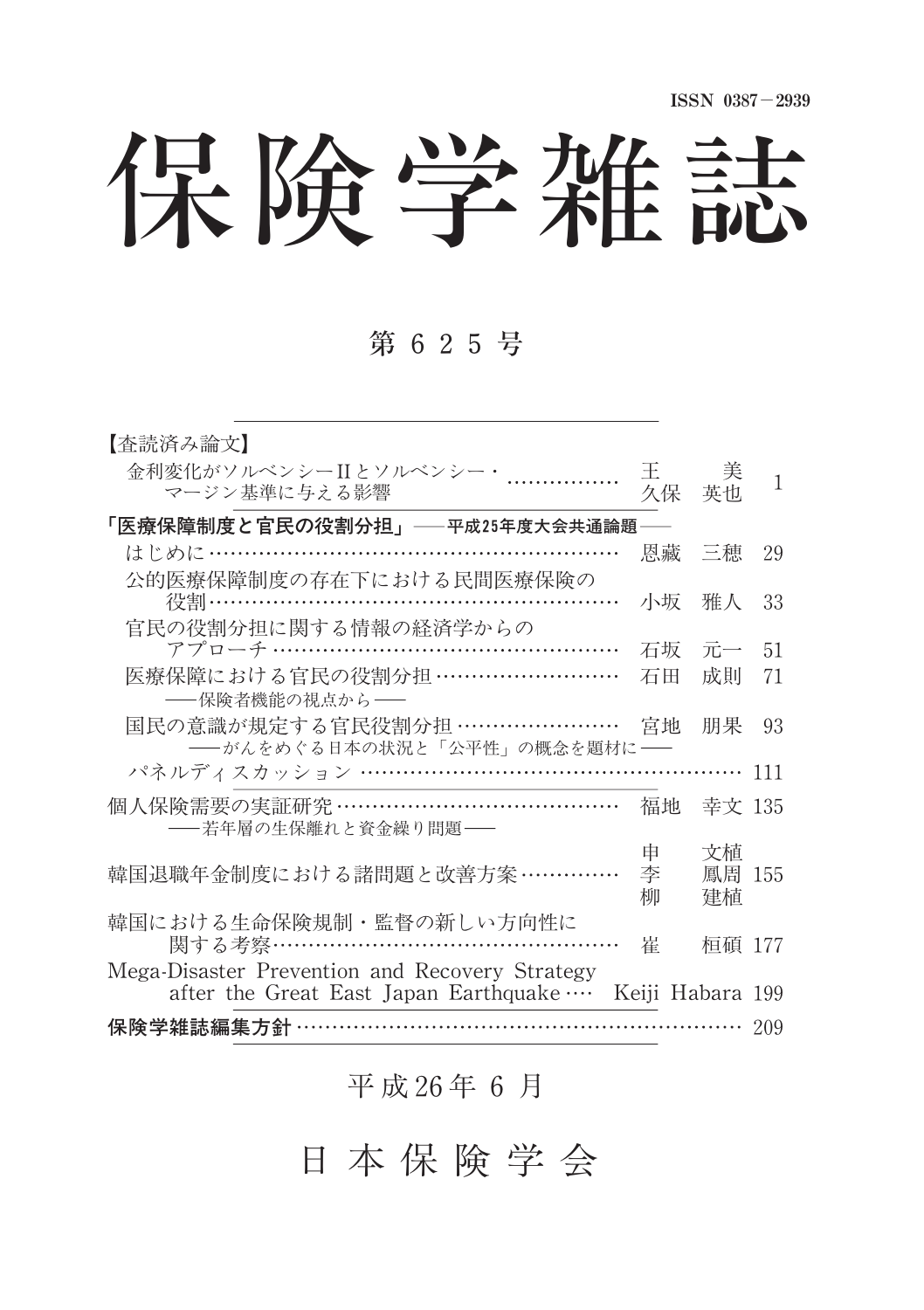|                                                     | 保                  |    | 険 学 雑 誌 |                     |    |       |                     |   |
|-----------------------------------------------------|--------------------|----|---------|---------------------|----|-------|---------------------|---|
|                                                     |                    |    | 第 625 号 |                     |    |       |                     |   |
| 平成26年 6 月30日  発行                                    |                    |    |         |                     |    |       |                     |   |
|                                                     |                    |    |         |                     |    | 《非壳品》 |                     |   |
|                                                     |                    |    | 編集委員    |                     | 中  | 浜     |                     | 降 |
|                                                     |                    |    |         |                     | 井  | 口     | 富                   | 夫 |
|                                                     |                    |    |         |                     | 石田 |       | 成                   | 則 |
|                                                     |                    |    |         |                     |    |       | 河本淳孝<br>澤本百合        |   |
|                                                     |                    |    |         |                     | 潘  |       | 阿                   | 憲 |
|                                                     |                    |    |         |                     |    |       |                     |   |
| 編集兼<br>発 行 者                                        | 日                  |    | 本保険学会   |                     |    |       |                     |   |
| 35101-8335 東京都千代田区神田淡路町 2 - 9<br>公益財団法人損害保険事業総合研究所内 |                    |    |         |                     |    |       |                     |   |
| 発 行 所                                               |                    | Η. | 本保険学会   |                     |    |       |                     |   |
| 35101-8335 東京都千代田区神田淡路町 2 - 9                       | 公益財団法人損害保険事業総合研究所内 |    | 雷       | 振替口座 00160-8-607601 |    |       | 話 $(03)3255 - 5511$ |   |

印刷所 株式会社 松 涛 企 画 〠101-0051 東京都千代田区神田神保町2-445階